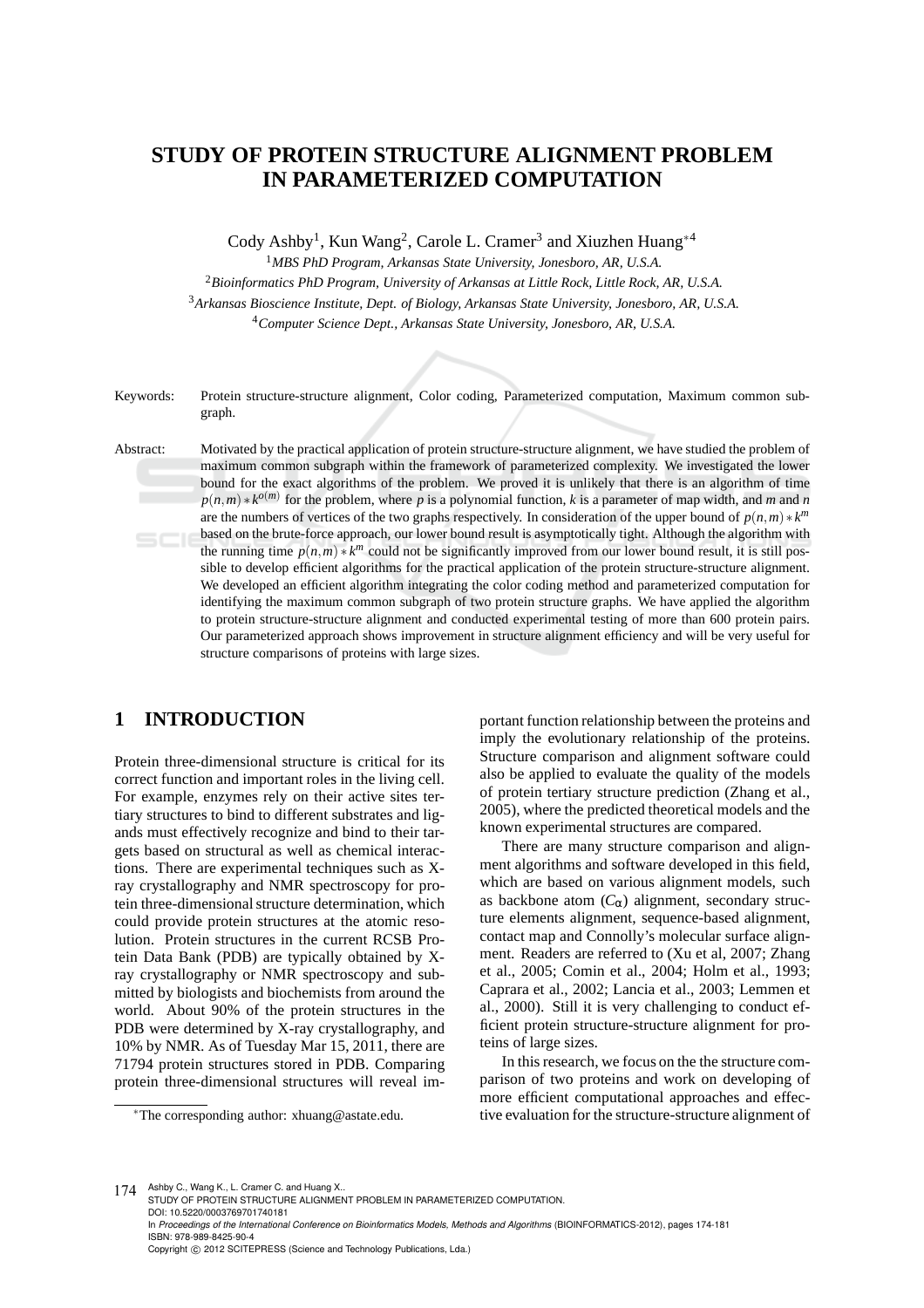two proteins. Our computational approach is based on a topological graph comparison model and integrates the color coding methods and the idea of parameterized computation. We introduce a new evaluation criteria of core coverage for evaluating structure alignments based on alignments of secondary structure elements. Besides the protein structure-structure alignment, many practical applications in bioinformatics and computational biology could be modeled as the comparison of graphs. In this paper, we first study the parameterized complexity of the problem MAXIMUM COMMON SUBGRAPH of two graphs. This study can be extended to different variants of the problems in different applications.

# **2 PRELIMINARIES OF PARAMETERIZED COMPLEXITY**

We first give a brief review on parameterized complexity theory and some recent progress on parameterized intractability. A *parameterized problem Q* is a decision problem consisting of instances of the form  $(x, k)$ , where the integer  $k \geq 0$  is called the *parameter*. The parameterized problem *Q* is *fixed-parameter tractable* (Downey et al., 1999) if it can be solved in time  $f(k)|x|^{O(1)}$ , where *f* is a recursive function. Note that in this paper, we always assume that complexity functions are "nice" with both domain and range being non-negative integers and the values of the functions and their inverses can be easily computed. Certain NP-hard parameterized problems, such as VERTEX COVER, are fixed-parameter tractable, and hence can be solved practically for small parameter values. On the other hand, the inherent computational difficulty for solving many other NP-hard parameterized problems with even small parameter values has motivated the theory of *fixed-parameter intractability* (Downey et al., 1999). The *W*-hierarchy  $\bigcup_{t\geq 1} W[t]$ has been introduced to characterize the inherent level of intractability for parameterized problems. Examples of *W*[1]-hard problems include problems such as CLIQUE and DOMINATING SET. It has become commonly accepted that no *W*[1]-hard problem can be solved in time  $f(k)n^{O(1)}$  for any function *f*, i.e.,  $W[1] \neq FPT$ . *W*[1]-hardness has served as the hypothesis for fixed-parameter intractability.

Note that investigation (Chen et al, 2006) has derived stronger computational lower bounds for wellknown NP-hard parameterized problems. For example, for the CLIQUE problem, which asks if a given graph of *n* vertices has a clique of size *k*, it is proved

that unless an unlikely collapse occurs in parameterized complexity theory, the problem is not solvable in time  $f(k)n^{o(k)}$  for *any* function *f*. Note that this lower bound is asymptotically tight in the sense that the trivial algorithm that enumerates all subsets of *k* vertices in a given graph to test the existence of a clique of size *k* runs in time  $O(n^k)$ .

### **3 PARAMETERIZED LOWER BOUND FOR MAXIMUM COMMON SUBGRAPH**

We derive the lower bounds for the exact algorithms for the parameterized versions of the MAXIMUM COMMON SUBGRAPH problem. We first give the formal parameterized versions of the problem.

### **Definition.** The *MCS<sup>k</sup>* problem:

Instance: Source graph *H* with *m* vertices, host graph *G* with *n* vertices, and a map scheme *M* of map width *k*.

Parameter: *k*, *s*, where *k*,  $0 \le k \le n$ , is the map width and  $s, 0 \le s \le m$  is the size of the common subgraph. Question: is there a common subgraph *G* ′ with *s* vertices of graphs *H* and *G*?

In the above definition, we use the notion of map scheme introduced by Song et al. in (Song et al., 2006).

**Definition.** A map scheme *M* between *H* and *G* is a binary relation  $M \subseteq V(H) \times V(G)$ . The corresponding *map set*  $M(v)$  of a vertex  $v \in V(H)$  is defined as  ${u : (v, u) \in M}$ . *M* is said to have *map width k* if |*M*(*v*)| ≤ *k* for every *v* ∈ *V*(*H*). Apparently *k* ≤ *n*, where  $n = |V(G)|$ . *M* is called *well-formed* if for every  $(v_1, v_2) \in E(H)$ , there exist  $u_1 \in M(v_1)$  and *u*<sub>2</sub> ∈ *M*(*v*<sub>2</sub>) such that  $(u_1, u_2)$  ∈ *E*(*G*).

The following results on the parameterized complexity of the parameterized problems are known:

- The  $MCS_k$  problem is solvable with a brute-force approach in time  $p(n,m) * k^m$ , where p is a polynomial function, *k* is the map width, and *m* and *n* are the numbers of vertices of the source graph and the host graph respectively .
- The general parameterized *MCS* problem is W[1] hard (Huang, 2006). For the general parameterized *MCS* problem, there is no parameterized algorithms of running time  $f(s) * (max(n,m)^{o(s)})$ for any function *f*, unless there is an unlikely collapse in parameterized complexity (Huang, 2006).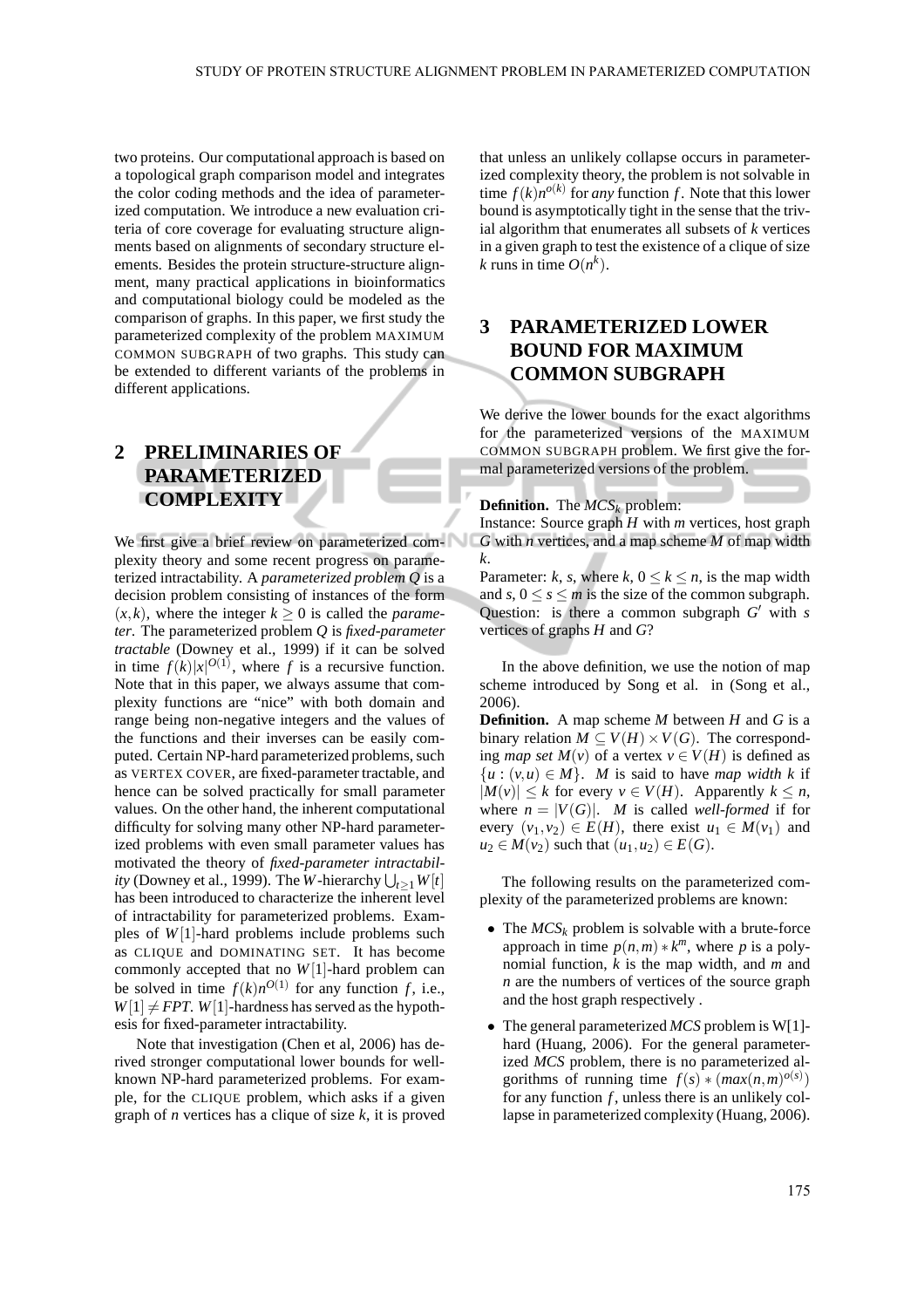We prove the following lower bound result for the parameterized *MCS<sup>k</sup>* problem.

**Theorem 3.1.** *The MCS<sup>k</sup> problem has no algorithm*  $\phi$ *(ime p*(*n*,*m*)  $* k^{o(m)}$ , where *p* is a polynomial func*tion, k is the map width, and m and n are the numbers of vertices of the source graph and the host graph respectively, unless the ETH (exponential time hypothesis) fails (i.e., all SNP problems are solvable in subexponential time).*

Note that the class SNP introduced by Papadimitriou and Yannakakis (Papadimitriou et al., 1991) contains many well-known NP-hard problems including, for any fixed integer  $q \geq 3$ , CNF *q*-SAT, *q*-COLORABILITY, *q*-SET COVER, and VERTEX COVER, CLIQUE, and INDEPENDENT SET (Impagliazzo et al., 2001). It is commonly believed that it is unlikely that all problems in SNP are solvable in subexponential time. A recent result showed the equivalence between the statement that all SNP problems are solvable in subexponential time, and the collapse of a parameterized class called *Mini*[1] to *FPT* (Downey et al., 2003).

In order to prove the theorem, we will prove the following lemma first.

**Lemma 3.2.** *The MCS<sup>k</sup> problem has no algorithm of*  $time p(n,m) * k^{o(m)}$ , where p is a polynomial function, *k is the map width, and m and n are the numbers of vertices of the source graph and the host graph respectively, unless the 3SAT problem with n*′ *variables* and m' clauses can be solved in time  $O(2^{o(m')})$ .

*Proof.* We prove the lemma through a reduction from 3SAT to the  $MCS_k$  problem. This reduction is adapted from the polynomial time reduction in (Song et al., 2006). Given a Boolean formula  $\phi$  in the conjunctive normal form

 $\phi = (l_1^1 \vee l_2^1 \vee l_3^1) \wedge (l_1^2 \vee l_2^2 \vee l_3^2) \wedge ... \wedge (l_1^{m'}$ 1 W *l m* ′ 2 W *l m* ′  $\binom{m'}{3}$ 

we construct two graphs,  $H_{\phi}$ ,  $G_{\phi}$  and map scheme  $M_{\phi}$ as follows:  $H_{\phi}$  contain *m'* vertices,  $v_1, ..., v_{m'}$ , forming a clique.  $G_{\phi}$  contains  $3m'$  vertices, one for every literal occurrence in formula  $\phi$  in which two vertices  $u_i^s$ and  $u_j^t$  corresponding to  $l_i^s$  and  $l_j^t$  form an edge if  $s \neq t$ and  $l_i^s$ ,  $l_j^t$  are not complementary literals. The map scheme  $M_{\phi}$  is defined as  $M_{\phi} = u_1^r, u_2^r, u_3^r, r = 1, ..., m'$ . It is not difficult to verify that formula  $\phi$  is satisfiable if and only if there is a clique subgraph in  $G_{\phi}$ which is isomorphic to  $H_{\phi}$  and the isomorphism is constrained by map scheme  $M_{\phi}$  with the map width  $k = 3$ . This reduction can be done in time  $p(n', m')$ . Therefore, if the  $MCS_k$  problem has an algorithm of time  $p(n', m') * k^{o(m')}$ , then the 3SAT problem with *n* ′ variables and *m* ′ clauses can be solved in time  $O(2^{o(m')})$ . The Theorem is proved.

Through a close study of the reduction, we can see that this reduction is a linear fpt-reduction (Chen et al, 2006). Therefore, if  $MCS_{3,m}$  is subexponential-time solvable, then 3SAT is subexponential-time solvable, which indicates that ETH (exponential time hypothesis) fails.  $\Box$ 

**Lemma 3.3.** *The 3SAT problem with n*′ *variables and m* ′ *clauses can be solved in time O*(2 *o*(*m*′ ) ) *if and only if it can be solved in time*  $O(2^{o(n')})$ .

**Lemma 3.4.** *The 3SAT problem with n*′ *variables and m* ′ *clauses could not be solved in time O*(2 *o*(*n* ′ ) ) *unless the ETH fails (i.e., all SNP problems are solvable in subexponential time).*

By combining the above Lemma 3.2, Lemma 3.3 and Lemma 3.4, the Theorem 3.1 is proved. This theorem shows that the algorithm for the  $MCS_k$  problem with running time  $p(n,m) * k^m$  based on the brute force approach could not be significantly improved, where  $p$  is a polynomial function,  $k$  is the map width, and *m* and *n* are the numbers of vertices of the source graph and the host graph respectively. In consideration of the upper bound of  $p(n,m) * k^m$  for the problem, we point out that the lower bound results for the problem presented here is asymptotically tight.

# **4 EFFICIENT ALGORITHM FOR PROTEIN STRUCTURE ALIGNMENT**

In the previous section, we have proved the asymptotically tight lower bound result for the  $MCS_k$  problem. Although the algorithm with running time  $p(n,m)$  \* *k <sup>m</sup>* based on the brute force approach could not be significantly improved, it is still possible to develop efficient algorithms for practical emerging applications. Here we develop an efficient algorithm integrating the color coding method (Alon et al., 2002) and the idea of parameterized computation (Downey et al., 1999) for the problem of MAXIMUM COMMON SUBGRAPH with applications in protein structure-structure alignment.

#### **4.1 Protein Structure Graphs**

There are three levels of protein structures: primary sequence, secondary structure and tertiary structure. We use two proteins with PDB codes 1llda (chain A of allosteric L-lactate dehydrogenase from *Bifidobacterium longum*) and 6ldh (M4 apo-lactate dehydrogenase from the spiny dogfish, *Squalus acanthius*), from the Lindahl benchmark data set (Lindahl et al., 2000)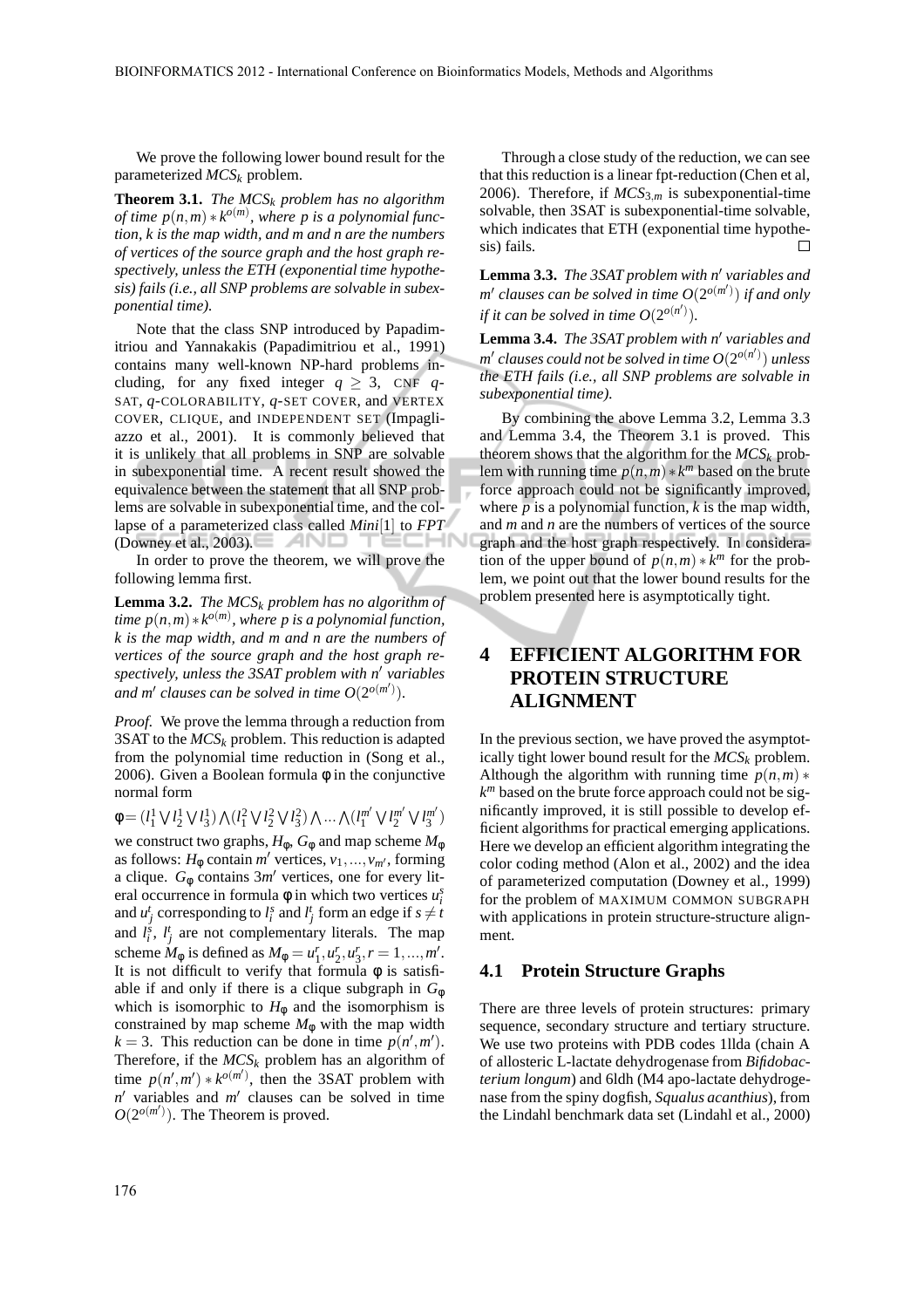as examples in our study. The protein data bank website (http://www.pdb.org/pdb/) provides the information of the three levels of the two proteins.

We build mixed structure graphs for the proteins using the PDB files supplemented with additional data generated by DSSP (Kabsch et al., 1993). Directed and undirected edges and two types of vertices of the mixed structure graph are constructed as follows.

- Convert all regions that contain more than four amino acids that form a secondary structure (an alpha helix or beta sheet) into a vertex in the graph that does not include the first and last amino acid from the region. These are referred to as core regions.
- Build directed edges between the core regions as they appear sequentially in the protein.
- Build undirected edges between core regions that are within seven Angstroms of each other.

The construction of the mixed structure graphs are similar to the protein structure graphs in (Song et al., 2006). The difference is that for our graph model we distinguish between the different types of core regions using two different types of vertices in the graph. Refer to the structure graphs in Figures 1 and 2 for proteins 1llda and 6ldh.



Figure 1: Structure graph for 1llda. Alpha helix regions are represented by circles and beta sheet cores are represented by squares. (The maximum common subgraph is illustrated in red).



Figure 2: Structure graph for 6ldh. Alpha helix regions are represented by circles and beta sheet cores are represented by squares. (The maximum common subgraph is illustrated in red).

### **4.2 Structure Alignment based on Maximum Common Subgraph**

After we build the two mixed structure graphs to represent two protein structures, we design efficient algorithms which incorporate the color coding method (Alon et al., 2002) and parameterized computation (Downey et al., 1999). We use an iterative approach to find the common subgraphs of the two structure graphs and then, based on the identified common subgraphs, build the structure alignment of the two proteins.

The following is a brief description of our MCS algorithm based on color coding and parameterized computation for finding the common subgraphs of the two protein structure graphs.

- 1. Preprocess the two structure graphs *G* and *H* using known secondary structure information. For each vertex  $\nu$  of  $G$ , it can align with  $k$  vertices of *H*, where *k* is the statistical cutoff.
- 2. Compare the size of *G* and *H*, choose the smaller one as graph *S*, the bigger one as the graph *B*. Let *s* be the size of the vertex set of *S*.
- 3. With the color coding method, we get a valid coloring of size *s* of the vertices of *B*. Each valid coloring of *s* vertices makes a subgraph *S<sup>s</sup>* of the graph *B*. We compare  $S_s$  and *S* to see if they are isomorphic to each other.
- We output all these subgraphs to the pool and go to step 5. If we cannot find a subgraph of size *s* that is isomorphic to *S*, go to step 4.
- 4. Decrease the value of *s* by 1. Then we get different subgraphs of size *s* from S with the color coding method. Then for every subgraph, go to step 3.
- 5. Use the score scheme in (Xu et al., 2006) to evaluate the subgraphs in the pool. Output the common subgraph with the best score in the pool.
- 6. Iteratively find the common subgraphs of the remaining parts of the two structure graphs.

When we align two structure graphs *G* and *H*, we need a mapping from the vertex set of *n* vertices of the graph *G* to the vertex set of *s* vertices of the graph *H*. The idea is to randomly pick *s* vertices from both vertex sets of *G* and *H* with the color coding method. Then we compare the two corresponding subgraphs of size *s* to see if they are isomorphic to each other. Since in the structure graph there is a directed path to indicate the linear order of the vertices, it is easy to compare the directed edges. For the structure comparison of the two subgraphs, we need to make sure the corresponding undirected edges match.

There are two important ideas in the color-coding method that we have applied: random orientations and random colorings. An easy way of achieving random orientations is by choosing a random acyclic orientation of the graph *G*. We can obtain it by choosing a random permutation  $\pi$ : the vertex set  $V \rightarrow 1,..., |V|$ and directing an edge  $(u, v) \in E$  from *u* to *v* if and only if  $\pi(u) < \pi(v)$ . Random colorings is to choose a random coloring of the vertices of *G* with *s* colors.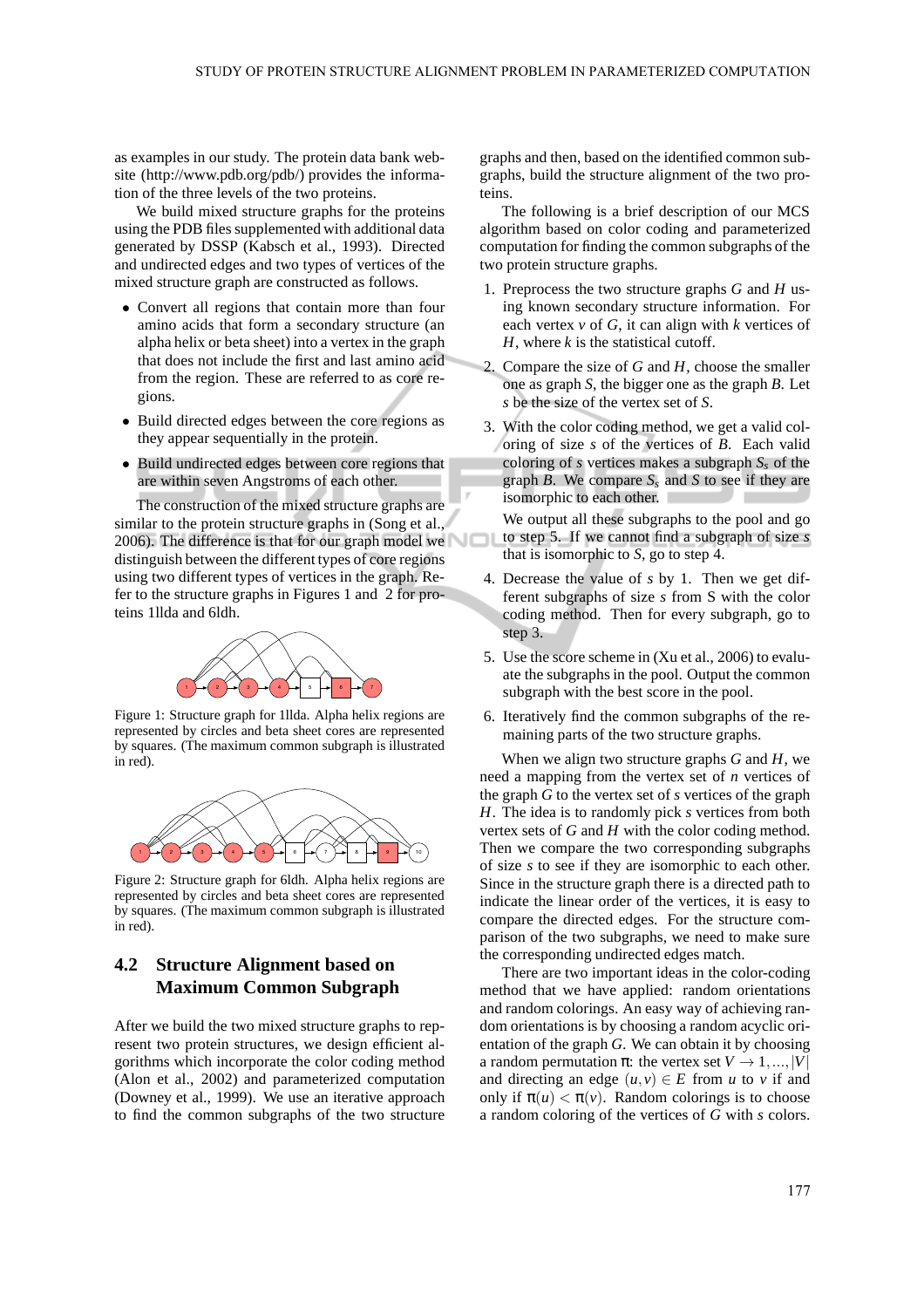```
>Alignment of 1llda-d1llda2.4_92_1_1_A_struct.txt and 6ldh-d1ldm_2.4_92_1_1_struct.txt
Structure1: ---TNLDSARLRFLIAQQTGVNVKNVHAYIAGEHGDSEVPLWESATIGGVPMSDWTPLPGHDPLDADKREEIHQEVKNA
Structure2: GSGCNLDSARFRYLMGERLGVHSCSCHGWVIGEHGDSVPSVWSGMNVASIKL---HPLDGTNK-DKQDWKKLHKDVVDS
Structure1: AYKIINGKGATNYAIGMSGVDIIEAVLHDTNRILPVSSMLKDFHGISDIC-MSVPTLLNRQGVNNTINTPVSDKELAAL
Structure2: AYEVIKLKGYTSWAIGLSVADLAETIMKNLCRVHPVSTMVKDFYGIKDNVFLSLPCVLNDHGISNIVKMKLKPNEEQQL
Structure1: KRSAETLKETAAQFGF-
Structure2: QKSATTLWDI--QKDLK
```
Figure 3: Two dimensional alignment of two protein structures 1llda and 6ldh.

A path in *G* is said to be colorful if each vertex on it is colored by a distinct color. A colorful path in *G* is clearly simple.

For the de-randomized process, we need a list of colorings of the vertex set *V* such that for every subset  $V' \subseteq V$ , where  $|V'| = s$ , there exists a coloring in the list that gives each vertex in  $V'$  a distinct color. In other words, it is a map from the vertex set *V* of *n* vertices to the subgraph vertex set of *s* vertices. We keep the colorings that are colorful and also there is a set of color number (from 1 to *s*) in the increasing order. In this way we can make sure the orientation of all the directed edges are right.

### **4.3 Experimental Testing for Protein Structure-Structure Alignment**

We first illustrate our approach through the structural alignment of the two proteins 1llda and 6ldh. Figure 3 and 4 shows the maximum common subgraph of the two structure graphs.

Each pair of matched cores  $({1,1}, {2,2}, {3,3})$ ,  $\{4,4\}, \{6,5\}, \{7,9\}$  are aligned against each other via pairwise alignment. The regions around them are also aligned by pairwise alignment, keeping sequential flow of the two proteins in mind. These alignments are combined into one alignment that represents a structural alignment between the two proteins (Figure 3).

This structural alignment was used as input into a MODELLER (Fiser et al., 2003) script to superposition 6ldh onto 1llda. The resulting models were then visualized using PyMOL (Delano, 2002) (refer to Figure 4). Given two proteins, p1 and p2,  $p1_c$ is the number of cores in p1,  $p2<sub>c</sub>$  is the number of cores in  $p2$  and  $MCS_n$  is the size of the common subgraph, the core coverage is a percentage defined by:  $MCS_n/min(p1_c, p2_c)$ . The structure alignment of 6ldh and 1llda has a core coverage of 71.43%.

We test our structure alignment approach through conducting protein structure-structure alignments of more than 600 pairs of proteins of the Lindahl bench-



Figure 4: Structure alignment of 6ldh (green) and 1llda (blue), with a core coverage of 71.43%.

mark data set(Lindahl et al., 2000). Please refer to Figure 5 for core coverage distributions, Figure 6 for running time distribution (of proteins with the number of cores larger than 5) and Figure 7 for RMSD distribution of structure alignments for 631 protein pairs. Figure 5 and Table 1 shows that our approach achieves a high rate of core coverage. From Figure 6 of the running time distribution of the protein structure alignments of proteins with different sequence lengths, we can see that because our parameterized approach is based on core alignments, the running time does not increase significantly when the protein sequence lengths increase. This indicates that our approach is very efficient and suitable for structural alignment of proteins with large numbers of amino acids.

We compare the running time of our approach with FAST (Zhu et al., 2005), which is based on pairwise backbone atom  $(C_{\alpha})$  alignment, and MUSTANG (Konagurthu et al., 2006), at a pairwise alignment level. Refer to Table 2 for the running time comparison of 10 protein pairs with different sequence lengths and different numbers of cores. From the experimental testing we can see that our MCS-based approach has achieved a similar efficiency level over the other approaches. Compared with FAST and MUSTANG, our approach has an improvement in efficiency for structure alignments of protein pairs with large numbers of amino acids.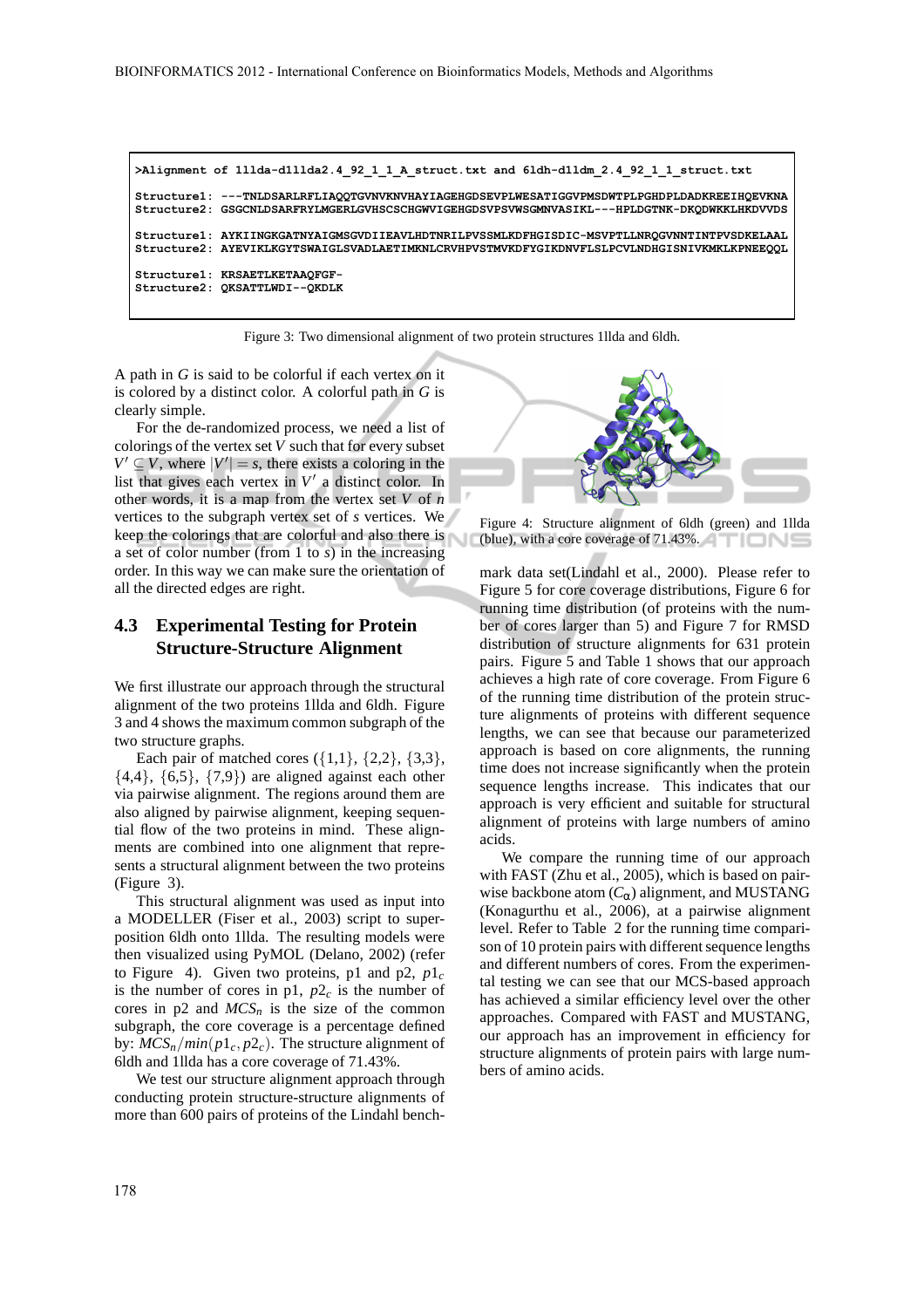

Figure 5: Core coverage distribution of structure alignments for 631 protein pairs from the Lindahl data set, with the core coverage results represented in 10% increments. Of the 631 protein pairs, for example, there are 182 pairs with a core coverage of 60-70%, 80 pairs with a core coverage of 80-90%, and 4 pairs with a 100% core coverage.



Figure 6: Running time distribution of structure alignments for proteins with the number of cores larger than 5, 551 protein pairs from the Lindahl data set. Testing is conducted on a Dell server: PowerEdge 2950; Quad Core Intel Xeon X5460, 2x6MB Cache, 3.16GHz, 1333MHz FSB; 32GB 667MHz (8x4GB), Dual Ranked DIMMs.

#### **SUMMARY** 5

For protein structure alignment of two proteins, we applied a graph comparison model to identify the maximum common subgraph of two protein structure graphs. We first studied the parameterized complexity of the MAXIMUM COMMON SUBGRAPH problem. Computational lower bounds for the parameterized versions of the problem were investigated. We proved it is unlikely that there is an algorithm of time  $p(n,m) * k^{o(m)}$  for the problem  $MCS_k$ , where k is the map width of the source graph  $H$  with  $m$  vertices and the host graph  $G$  with  $n$  vertices. In consideration of the upper bound of  $p(n,m) * k^m$  for the problem, we point out that the lower bound results for the problem presented here is asymptotically tight.

We then developed efficient algorithms integrating the color coding method and parameterized computation for protein structure alignment. Testing in alignment efficiency and accuracy of our algorithms are conducted using large benchmark testing data sets. Our parameterized approach shows improvement in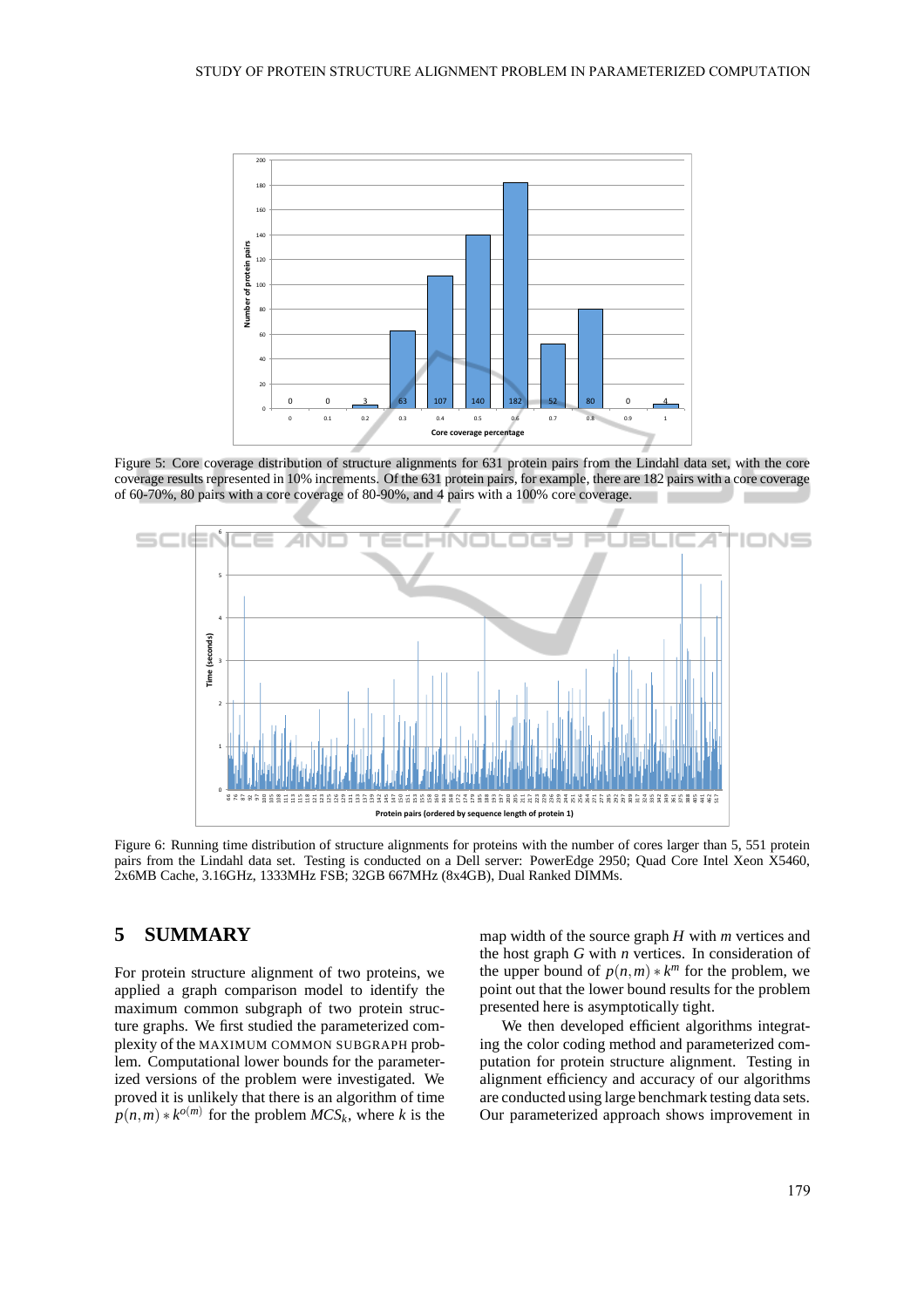

Figure 7: RMSD distribution of structure alignments for 631 protein pairs from the Lindahl data set.

| Protein $1$ (P1) | Protein $2(PZ)$ | Length of P <sub>1</sub> | Length of $PZ$ | Cores in P1 | Cores in $P2$ | Core Coverage |
|------------------|-----------------|--------------------------|----------------|-------------|---------------|---------------|
| 1akl             | lospo           | 224                      | 251            | 4           | 24            | 100.00%       |
| 1dud             | 1duta           | 136                      | 117            |             |               | 75.00%        |
| 1fcdc            | 1dvh            | 80                       | 79             |             |               | 75.00%        |
| 1llda            | 6ldh            | 170                      | 169            |             | 10            | 71.43%        |
| 1mai             | 1 pls           | 119                      | 113            |             |               | 57.14%        |
| l phe            | loxa            | 405                      | 403            | 16          | 19            | 43.75%        |
| 1tib             | 3tgl            | 269                      | 265            | 13          | 16            | 46.15%        |
| 2bnh             | 1miob           | 456                      | 457            | 19          | 23            | 42.11%        |
| 3gsta            | 1glqa           | 133                      | 131            | 10          |               | 55.56%        |
| 5sgae            | 1 p03a          | 181                      | 198            |             |               | 55.56%        |

|  | Table 1: Core coverage testing results of structure alignments of ten protein pairs from the Lindahl data set. |  |
|--|----------------------------------------------------------------------------------------------------------------|--|
|  |                                                                                                                |  |

| Table 2: Comparison of the running time of our MCS approach with those of FAST and MUSTANG on ten protein pairs from       |
|----------------------------------------------------------------------------------------------------------------------------|
| the Lindahl data set. (Time unit: second. Testing was conducted on a 15-inch MacBook Pro with the following configuration: |
| 8GB 667MHz DDR2 SDRAM, 2.5GHz Intel Core 2 Duo).                                                                           |

| Protein 1 (P1)   | Protein 2 (P2) | Length of P1 | ength of P2 | Time (MCS) | Time (FAST) | Time (MUSTANG) |
|------------------|----------------|--------------|-------------|------------|-------------|----------------|
| 1akl             | lospo          | 224          | 251         | 0.014      | 0.560       | 3.433          |
| 1dud             | 1duta          | 136          | 117         | 0.053      | 0.213       | 0.607          |
| 1fcdc            | 1dvh           | 80           | 79          | 0.083      | 0.095       | 0.187          |
| 1llda            | 6ldh           | 170          | 169         | 0.225      | 0.308       | 0.902          |
| 1 mai            | 1 pls          | 119          | 113         | 0.493      | 0.142       | 0.436          |
| l phe            | loxa           | 405          | 403         | 0.866      | 1.974       | 6.257          |
| 1tib             | 3tgl           | 269          | 265         | 0.810      | 0.875       | 1.914          |
| 2b <sub>nh</sub> | l miob         | 456          | 457         | 1.104      | 1.538       | 11.000         |
| $3$ gsta         | lglqa          | 133          | 131         | 0.848      | 0.193       | 0.861          |
| 5sgae            | l p03a         | 181          | 198         | 1.099      | 0.423       | 1.153          |

efficiency when applied to the structure alignments of protein pairs with large sizes. For further work we will refine the core region alignment of the protein structure graphs to improve the performance of our approach and design sophisticated scoring schemes based on core coverage to evaluate the common subgraphs of two protein structure graphs.

### **ACKNOWLEDGEMENTS**

This research is partially supported by NIH Grant # P20 RR-16460 from the IDeA Networks of Biomedical Research Excellence (INBRE) Program of the National Center for Research Resources.